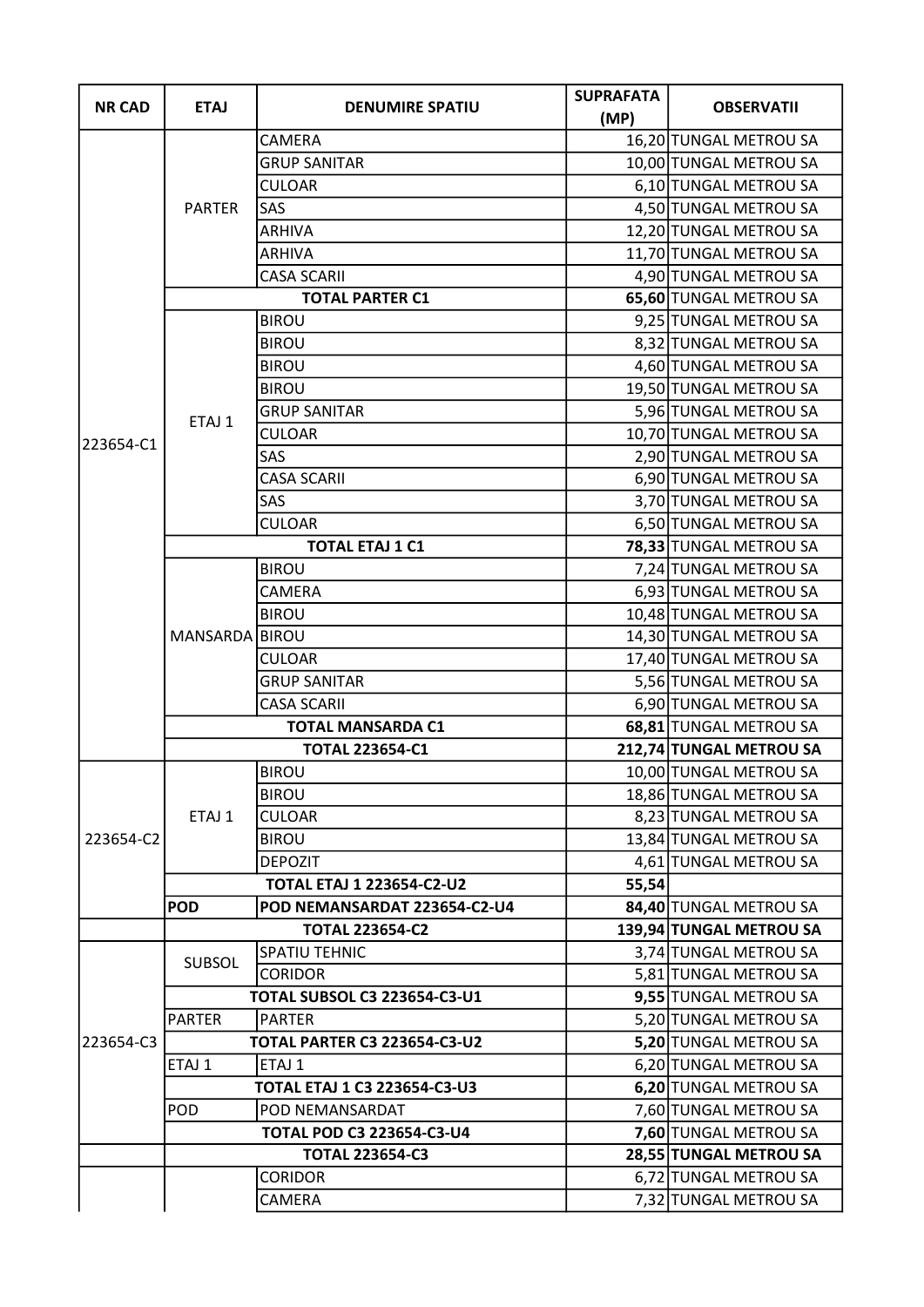|           |                                     | <b>CASA SCARII</b>                  | 8,85 TUNGAL METROU SA                            |
|-----------|-------------------------------------|-------------------------------------|--------------------------------------------------|
|           |                                     | HOL                                 | 42,00 TUNGAL METROU SA                           |
|           |                                     | <b>ARHIVA</b>                       | 29,40 TUNGAL METROU SA                           |
|           |                                     | CAMERA REZERVOR MOTORINA            | 23,98 TUNGAL METROU SA                           |
|           |                                     | ATELIER                             | 18,52 TUNGAL METROU SA                           |
|           | <b>SUBSOL</b>                       | <b>ATELIER</b>                      | 22,56 TUNGAL METROU SA                           |
|           |                                     | <b>HOL</b>                          | 37,31 TUNGAL METROU SA                           |
|           |                                     | CAMERA                              | 6,16 TUNGAL METROU SA                            |
|           |                                     | <b>SPATIU TEHNIC</b>                | 7,80 TUNGAL METROU SA                            |
|           |                                     | <b>SPATIU TEHNIC</b>                | 3,95 TUNGAL METROU SA                            |
|           |                                     | <b>SPATIU TEHNIC</b>                | 3,68 TUNGAL METROU SA                            |
|           |                                     | <b>CASA SCARII</b>                  | 9,80 TUNGAL METROU SA                            |
|           |                                     | CAME                                | 9,69 TUNGAL METROU SA                            |
|           |                                     | <b>HIDROFOR</b>                     | 16,17 TUNGAL METROU SA                           |
|           |                                     | <b>SAS</b>                          | 4,05 TUNGAL METROU SA                            |
|           |                                     | <b>SPATIU TEHNIC</b>                | 3,68 TUNGAL METROU SA                            |
|           |                                     | <b>CASA LIFT</b>                    | 20,62 TUNGAL METROU SA                           |
|           |                                     | <b>CENTRALA TERMICA</b>             | 25,08 TUNGAL METROU SA                           |
|           |                                     | <b>TOTAL SUBSOL C4 223654-C4-U1</b> | 307,34 TUNGAL METROU SA                          |
|           |                                     | <b>BIROU</b>                        | 9,93 TUNGAL METROU SA                            |
|           |                                     | <b>BIROU</b>                        | 17,18 TUNGAL METROU SA                           |
|           |                                     | <b>BIROU</b>                        | 24,70 TUNGAL METROU SA                           |
|           |                                     | <b>BIROU</b>                        | 23,28 TUNGAL METROU SA                           |
|           |                                     | <b>BIROU</b>                        |                                                  |
|           |                                     | <b>BIROU</b>                        | 19,00 TUNGAL METROU SA<br>23,99 TUNGAL METROU SA |
|           |                                     |                                     |                                                  |
|           |                                     | <b>BIROU</b>                        | 31,73 TUNGAL METROU SA                           |
|           |                                     | <b>CORIDOR</b>                      | 27,72 TUNGAL METROU SA                           |
|           |                                     | <b>CORIDOR</b>                      | 8,82 TUNGAL METROU SA                            |
|           |                                     | <b>SCARA</b>                        | 7,84 TUNGAL METROU SA                            |
|           | <b>PARTER</b>                       | <b>CORIDOR</b>                      | 5,06 TUNGAL METROU SA                            |
|           |                                     | <b>WC</b>                           | 6,92 TUNGAL METROU SA                            |
| 223654-C4 |                                     | <b>CASA SCARII</b>                  | 8,08 TUNGAL METROU SA                            |
|           |                                     | <b>CABINA POARTA</b>                | 4,40 TUNGAL METROU SA                            |
|           |                                     | MAGAZIE                             | 7,20 TUNGAL METROU SA                            |
|           |                                     | SAS                                 | 3,28 TUNGAL METROU SA                            |
|           |                                     | HOL                                 | 4,40 TUNGAL METROU SA                            |
|           |                                     | <b>CASA SCARII</b>                  | 13,82 TUNGAL METROU SA                           |
|           |                                     | <b>CASA SCARII</b>                  | 20,88 TUNGAL METROU SA                           |
|           |                                     | HOL                                 | 7,48 TUNGAL METROU SA                            |
|           |                                     | SUPRAFATA PASAJ                     | 40,60 TUNGAL METROU SA                           |
|           | <b>TOTAL PARTER C4 223654-C4-U2</b> |                                     | 316,31 TUNGAL METROU SA                          |
|           |                                     | <b>BIROU</b>                        | 8,21 TUNGAL METROU SA                            |
|           |                                     | <b>BIROU</b>                        | 45,31 TUNGAL METROU SA                           |
|           |                                     | <b>BIROU</b>                        | 24,58 TUNGAL METROU SA                           |
|           |                                     | <b>BIROU</b>                        | 17,23 TUNGAL METROU SA                           |
|           |                                     | <b>BIROU</b>                        | 21,99 TUNGAL METROU SA                           |
|           |                                     | <b>BIROU</b>                        | 19,58 TUNGAL METROU SA                           |
|           |                                     | <b>BIROU</b>                        | 19,68 TUNGAL METROU SA                           |
|           |                                     | <b>BIROU</b>                        | 15,90 TUNGAL METROU SA                           |
|           |                                     | <b>BIROU</b>                        | 17,34 TUNGAL METROU SA                           |